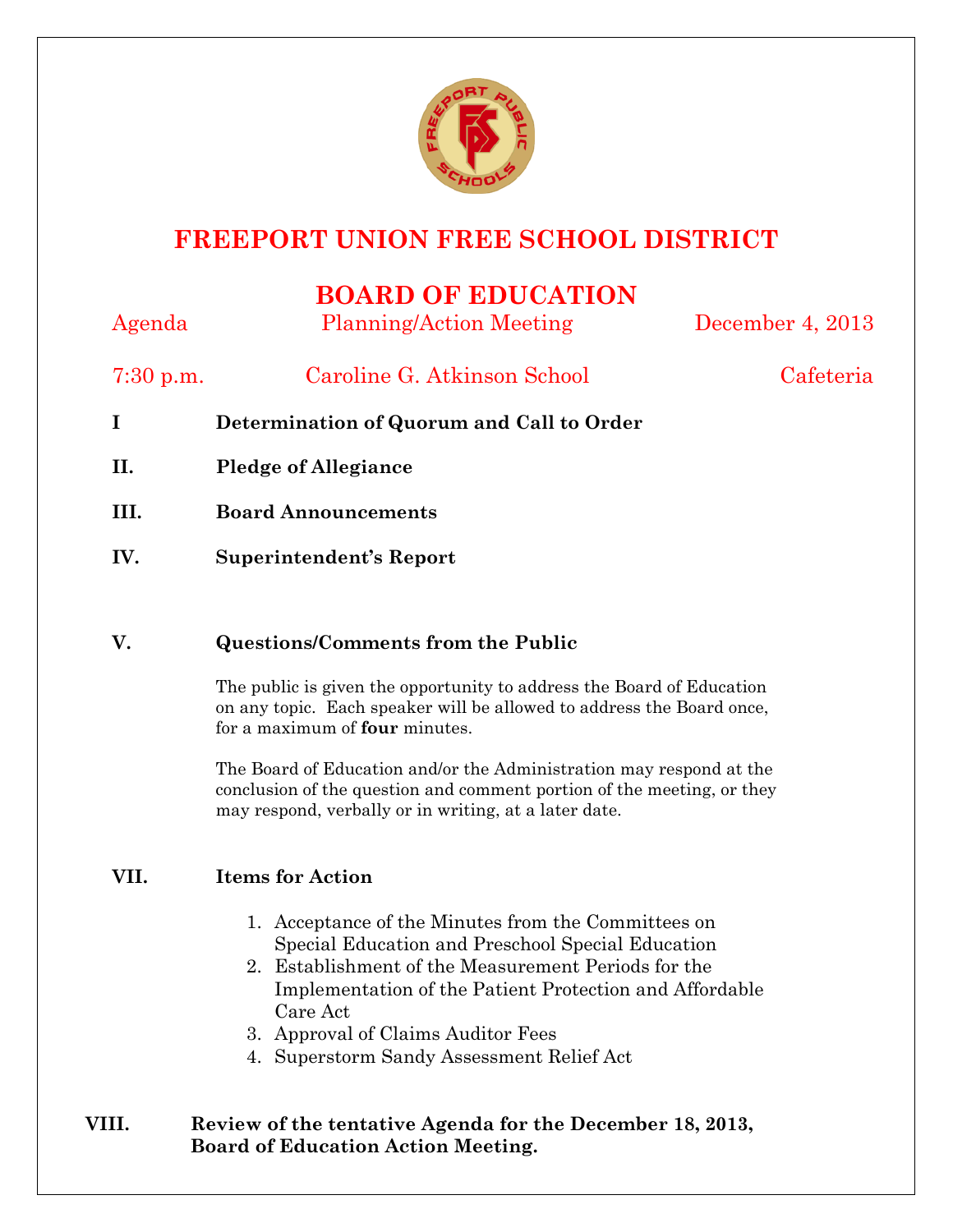- **IX. Board Comments**
- **X. Superintendent's Comments**
- **XI. Adjournment**
- **XII. Next Meeting**

The next meeting of the Board of Education will be held on December 18, 2013, at New Visions School.

All meetings begin at 7:30 p.m. unless otherwise noted.

Register to vote: Monday through Friday between 8:30 a.m. and 3:30 p.m. at the Administration Building, 235 N. Ocean Avenue.

**Visit our website at www.freeportschools.org**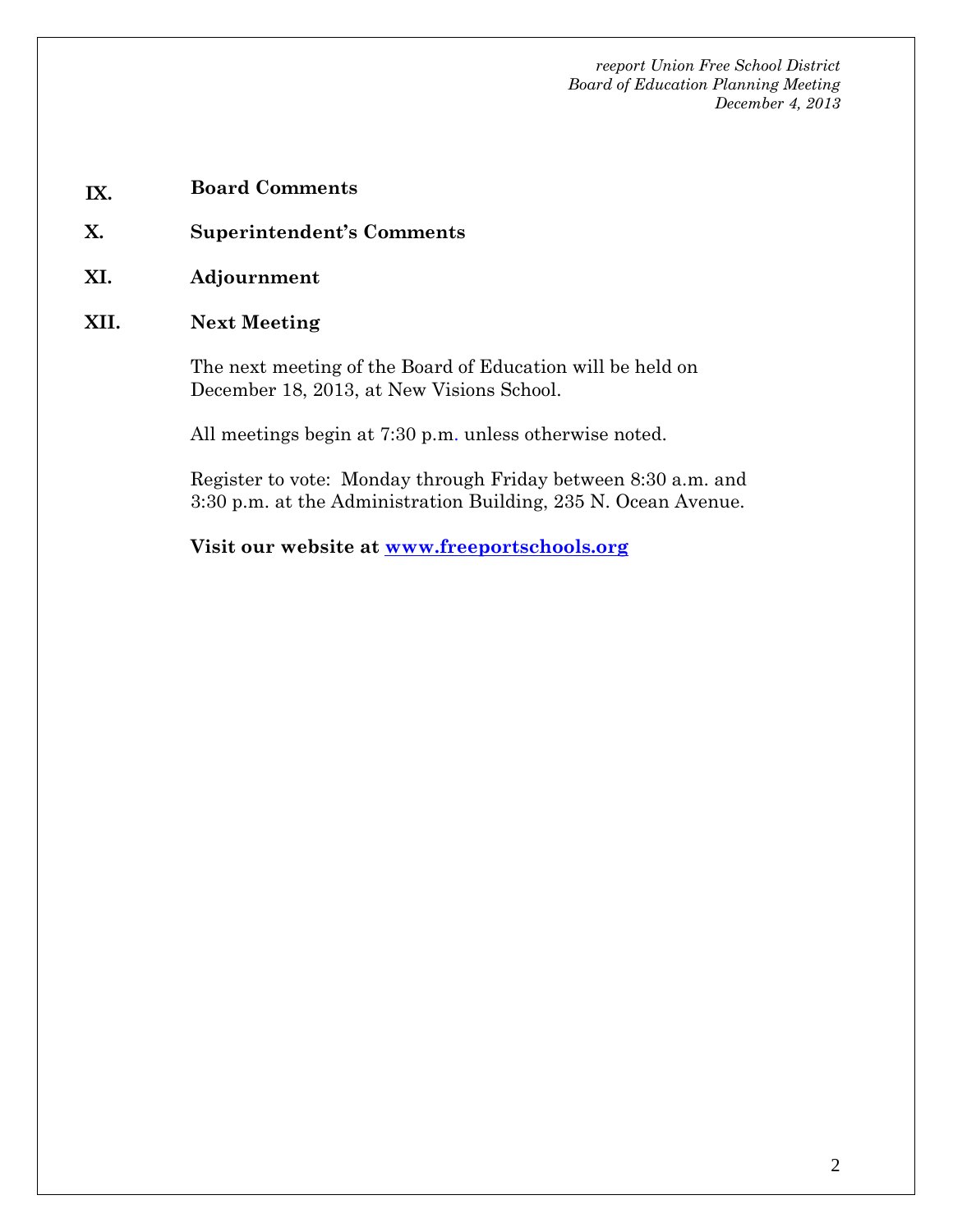**1.** 

#### **CSE/CPSE Minutes**

**BE IT RESOLVED,** that the Board of Education of the Freeport Union Free School District hereby accepts the minutes of the meetings of the Committees on Special Education and Preschool Special Education for the following dates:

October 9, 15, 24, 28, 29, 31, 2013

November 1, 4, 6, 7, 8, 12, 14, 15, 18, 19, 2013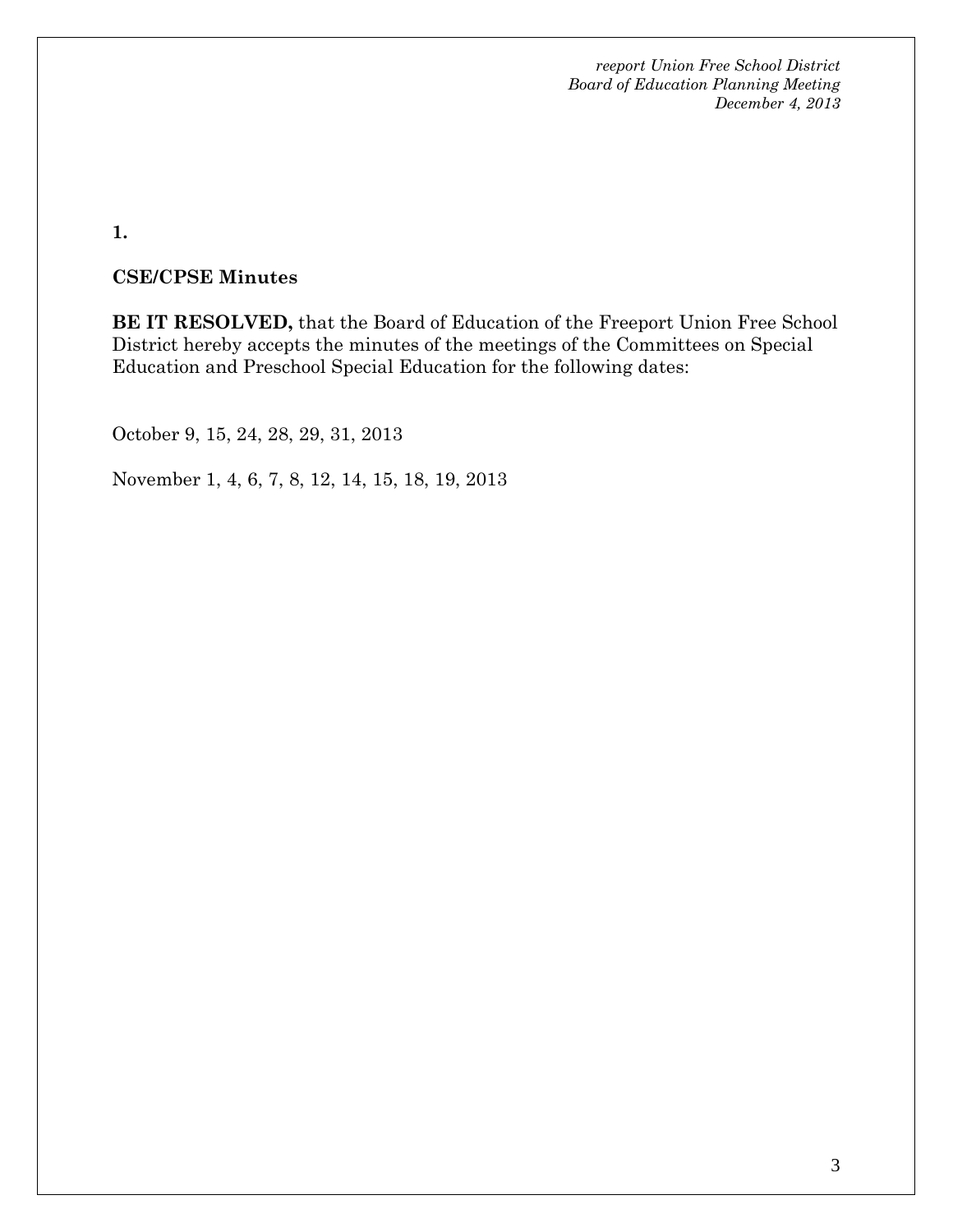**2.** 

#### **Establishment of the Measurement Periods for the Implementation of the Patient Protection and Affordable Care Act for On-going and Variable Hour Employees**

(A.)

#### **On-going Employees**

**Whereas,** the Patient Protection and Affordable Care Act requires the Freeport Union Free School District to determine full-time status of ongoing employees in order to establish eligibility for health insurance coverage; and

**Whereas**, eligibility must be determined prior to the start of the health plan year in 2015; and

**Whereas**, the proposed regulations under the Patient Protection and Affordable care Act allow for look-back measurement periods to be used for ongoing employees to determine whether an employee is a full-time employee; and

**Whereas,** the Freeport Union Free School District desires to establish a look-back standard measurement period, administrative period and stability period for its ongoing employees; and

**Whereas**, the Freeport Union Free School District provides a health plan and is a participating municipality under the New York State Health Insurance Program (NYSHIP).

**Whereas**, the Freeport Union Free School District's health plan year is a calendar year which runs from January 1 through December 31; and

**NOW THEREFORE, BE IT RESOLVED**, that the standard measurement period for ongoing employees shall be a period of 12 months to be measured from October 3, 2013 to October 2, 2014 ; and

**BE IT FURTHER RESOLVED**, that the administrative period for ongoing employees shall be a period of 90 days to be measured from October 3, 2014 to December 31, 2014; and

**BE IT FURTHER RESOLVED**, that the stability period for ongoing employees, determined to have averaged at least 30 hours of service per week during the standard measurement period, shall be a period of 12 months to begin immediately after the administrative period on January 1, 2015 and to continue until December 31, 2015; and

**BE IT FURTHER RESOLVED**, that the stability period for ongoing employees, determined not to have averaged 30 hours of service or more per week during the standard measurement period, shall be a period of 12 months to begin immediately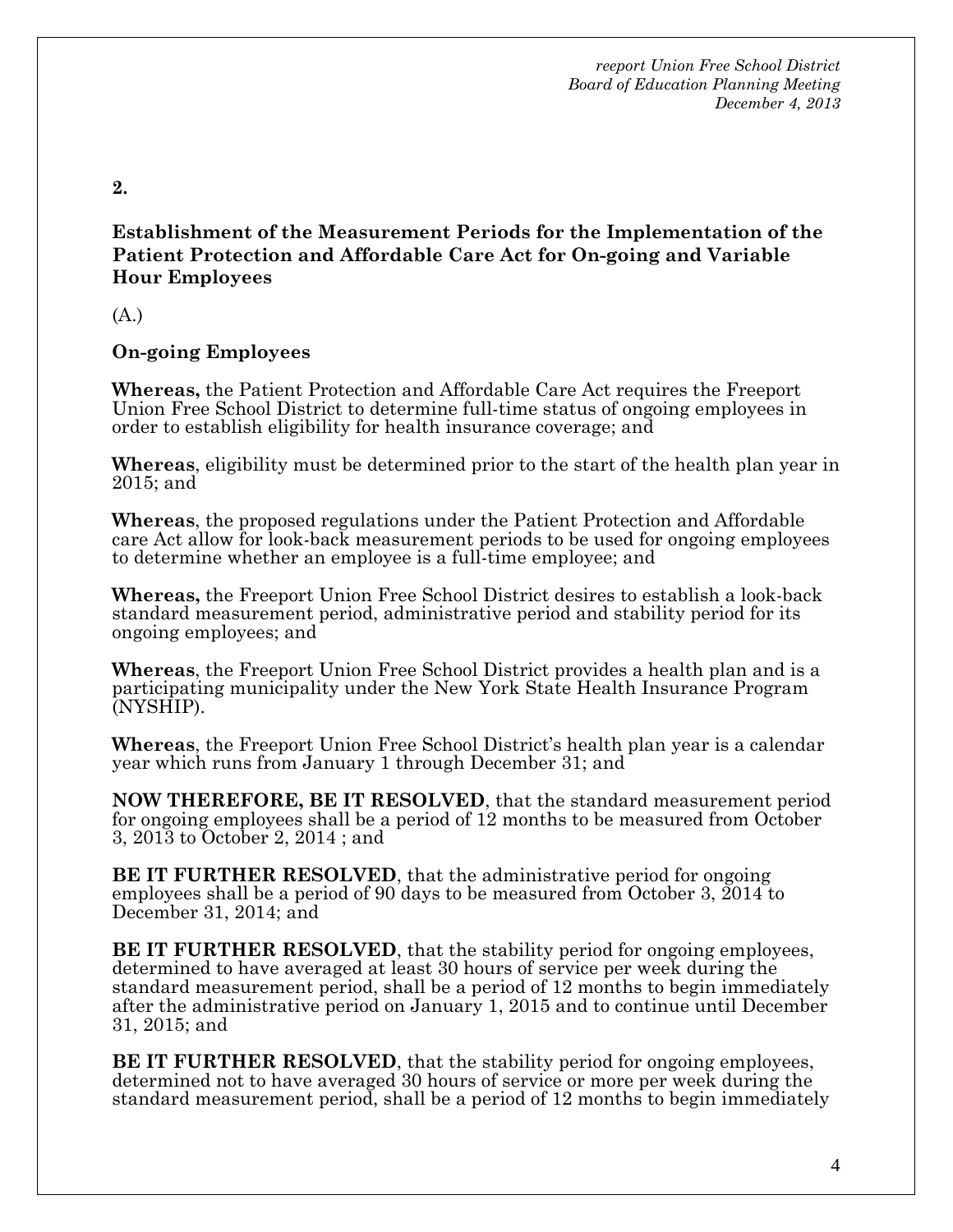after the administrative period on January 1 2015 and continue until December 31, 2015.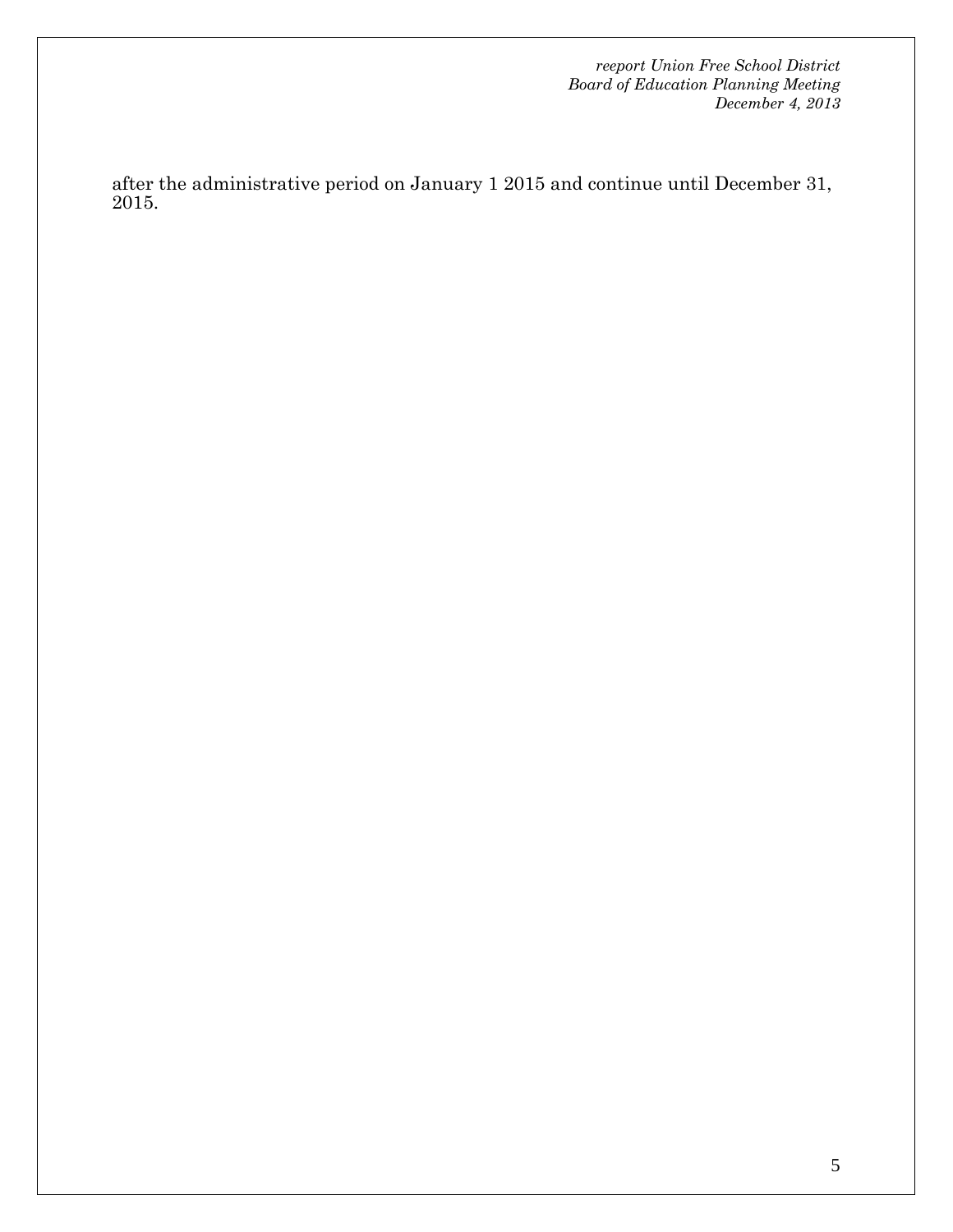#### (**B.)**

#### **Variable Hour Employees**

**WHEREAS**, the Patient Protection and Affordable Care Act requires the Freeport Union Free School District to determine full-time status of new variable hour employees in order to establish eligibility for health insurance coverage; and

**WHEREAS**, the proposed regulations under the Patient Protection and Affordable Care Act allow for look-back measurement periods to be used for new variable hour employees to determine whether an employee is a full-time employee; and

**WHEREAS**, the Freeport Union Free School District desires to establish a lookback initial measurement period, administrative period and stability period for its new variable hour employees; and

**WHEREAS**, the Freeport Union Free School District provides a health plan and is a participating municipality under New York State Health Insurance Program (NYSHIP).

**WHEREAS**, the Freeport Union Free School District's health plan year is a calendar year which runs from January 1 to December 31; and

**NOW THEREFORE, BE IT RESOLVED**, that the initial measurement period for new variable hour employees shall be a period of 12 months which shall begin the first day of the first month following the employee's start date; and

**BE IT FURTHER RESOLVED**, that the administrative period for new variable hour employees shall be a period which shall begin at the end of the the initial measurement period and shall continue through the end of the first calendar month following the end of the initial measurement period; and

**BE IT FURTHER RESOLVED, that the stability period for new variable hour** employees, determined to have averaged a least 30 hours of service per week during the initial measurement period, shall be a period of 12 consecutive calendar months to begin immediately after the administrative period; and

**BE IT FURTHER RESOLVED**, that the stability period for new variable hour employees, determined not to have an averaged 30 hours of service or more per week during the initial measurement period, shall be a period of 12 consecutive calendar months to begin immediately after the administrative period.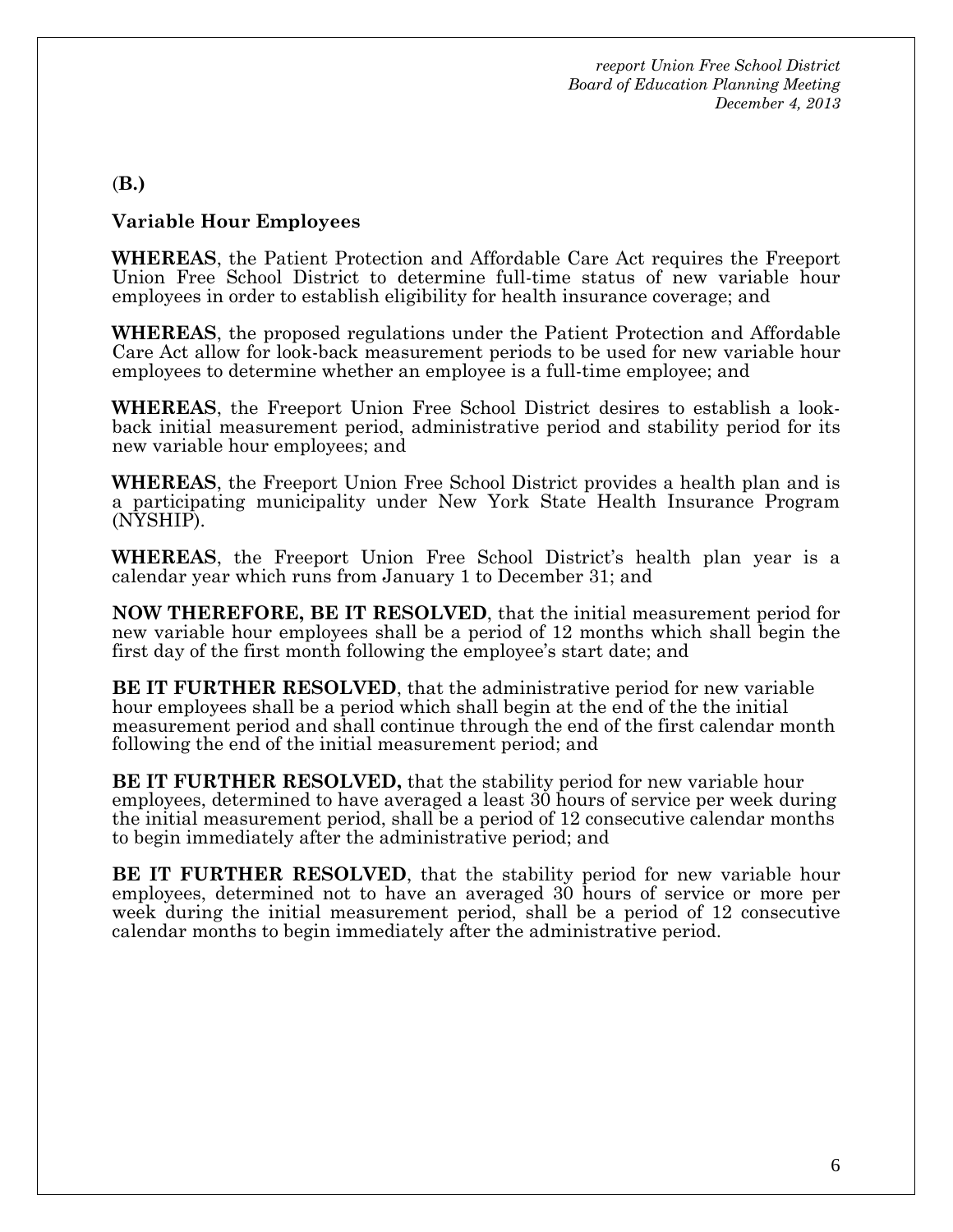**3.** 

### **Approval of Claims Auditor Fees**

**BE IT RESOLVED,** that the Board of Education of the Freeport Union Free School District hereby approves the fees for the services of Deans Archer & Co., Claims Auditor at \$1,625 per month effective November 1, 2013 through June 30, 2014.